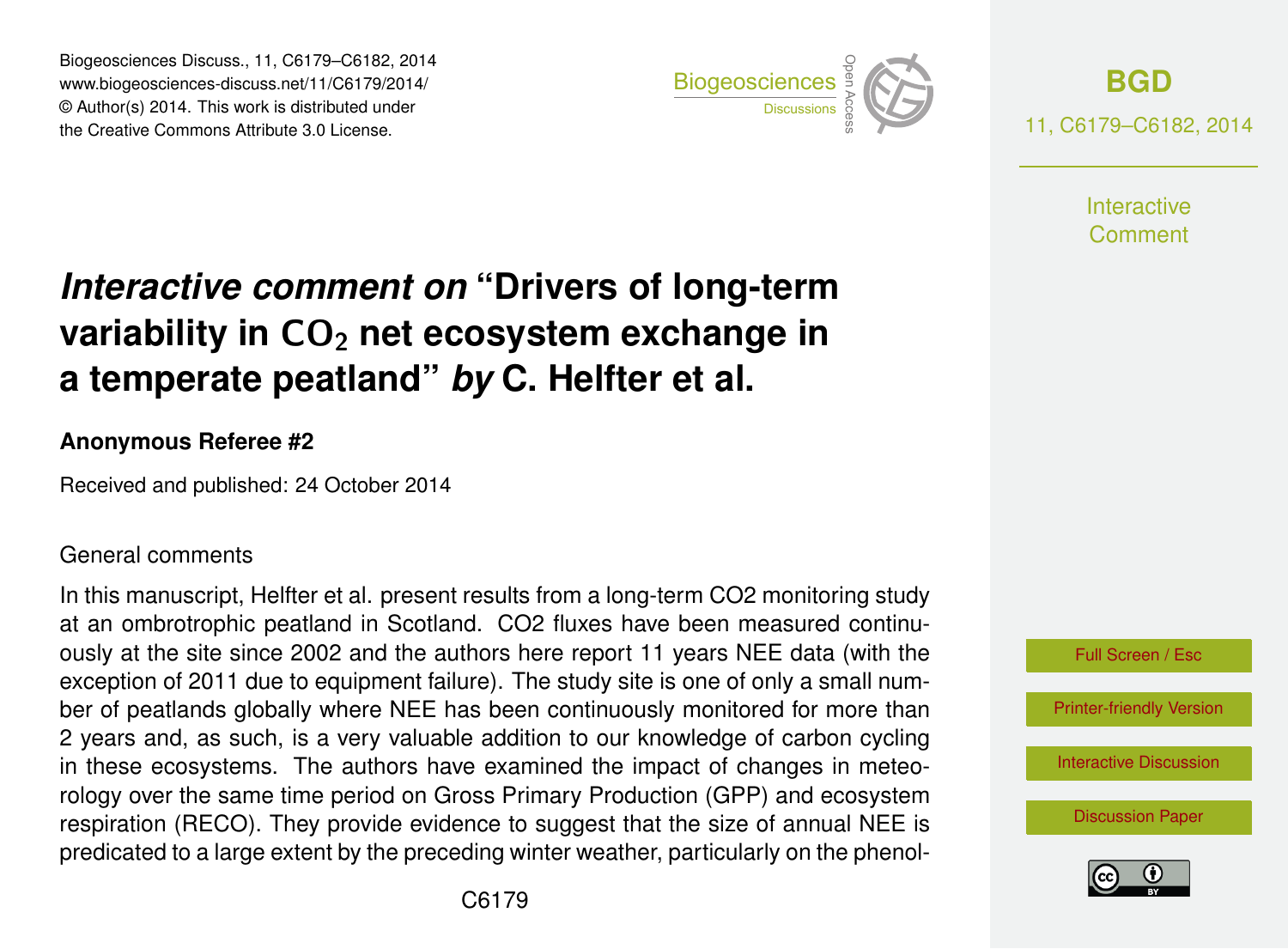ogy of graminoids. They also focus on RECO dynamics during a number of dry periods and highlight the influence of water table position in determining the magnitude of CO2 fluxes. The inclusion of comparative data from other long term monitoring sites is very useful and the authors are able to put the results from this study into context with the other studies. The manuscript is well written and concise. The Tables and Figures are clearly understood (although I have some very minor issues, detailed below, in regard to captions and axis labeling).

Specific comments P14982 L2: change to carbon (C) and thereafter in the ms L8: Move "since 2002" to the start of the sentence P14983 L7: please state what emissions scenario is used by IPCC in regard to 3◦C increase P14984 L2-5: I would tend to disagree here. EC towers are far from infallible – there is often extensive gap filling required (as in this study). Studies by (Schrier-Uijl et al. 2010) and (Laine et al. 2006) for example have shown that annual estimates of CO2 between EC towers and chambers can be quite comparable. L7: The criteria for inclusion as a long term study is stated as great than 3 years here, yet in Table 4, Degerö Stormyr is a 2 year study. You could also consider the 2 year study by (Gažovič et al. 2013) for inclusion in your analysis. P14985 L18: "60L26-28: "RECO. . .. . ...has been shown to turn a sink of C into a source" – given that RECO is ever present, I suspect that the authors mean that "an increase" in Reco can switch the system to a source. Please amend for clarity.

P14986 L14-15: Any particular reason as to why the 1995-96 data set was not included?

P14987 L3-23: I would have some reservations about this site as an example of an intact peatland (it is compared with intact sites in Table 4). Clearly, as the authors have described, it has been subject to some modifications in the past (drainage), and indeed may still be modified (livestock grazing). However, CO2 dynamics do seem somewhat similar to the other sites (although CH4 may be another matter). I would be interested to hear the author's opinions (not necessarily for inclusion in the ms but for my own interest).

## **[BGD](http://www.biogeosciences-discuss.net)**

11, C6179–C6182, 2014

Interactive Comment



[Printer-friendly Version](http://www.biogeosciences-discuss.net/11/C6179/2014/bgd-11-C6179-2014-print.pdf)

[Interactive Discussion](http://www.biogeosciences-discuss.net/11/14981/2014/bgd-11-14981-2014-discussion.html)

[Discussion Paper](http://www.biogeosciences-discuss.net/11/14981/2014/bgd-11-14981-2014.pdf)

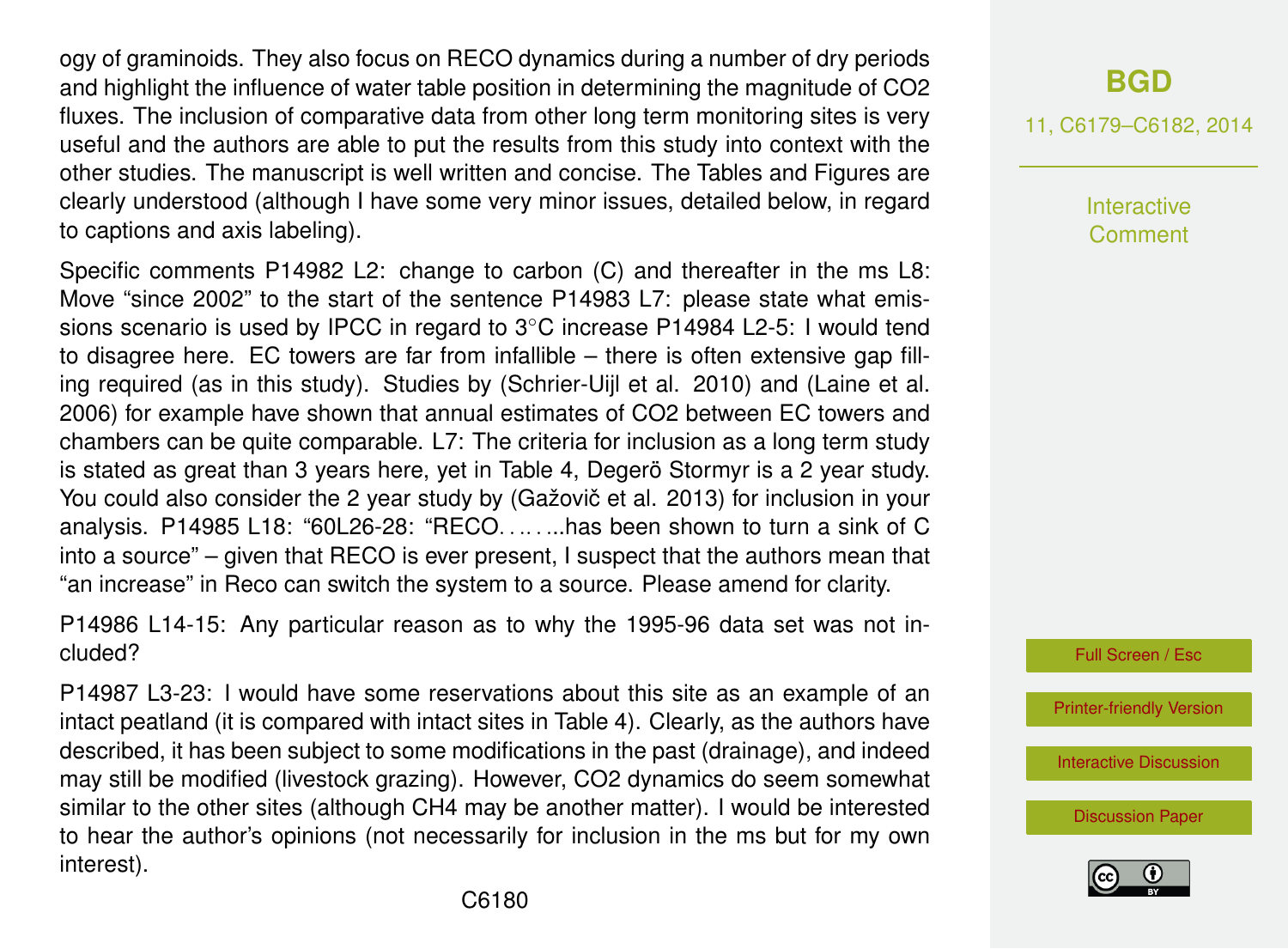P14988 L10-12: Please provide manufacturers details of the weather station etc.

P14991 L8: Please change all WT values in the text, Tables and Figures so that WT values below the surface are negative and WT above the surface is positive.

P14992 L16: What do you mean by "available"? L19: Do you have any idea as to why the WT drops so quickly? Lack of water holding vegetation? Bulk density or pore size?

P14993 L5-6: To my eyes, the respiration at the end of the first period is 4 and decreases to 2.5 following the rainfall event (i.e. start of the 2nd period). L8: The initial WT was also deeper in the first period as well.

P14994 L15: typo, change to "steady"

P14995 L27: (Renou-Wilson et al. 2014) found a nice relationship between LAI and WTD in a drained peatland that might also support your argument here.

P14997 L1-13: These seem like very small initial drops in WT level. Would this really have stressed the plants so that autotrophic respiration rates would decrease? The parabolic model seems appropriate for the dry periods in red and blue in Fig. 7 but I would suggest that on the others it is highly subjective. Interestingly, the latter all display an initial WT closer to the surface. Maybe mosses are more stressed when the WT gets deeper.

P14998 L15: What were the criteria for determining length of growing season? A temperature threshold?

P15001 L1: It would useful if the authors could expand the discussion to delve more deeply into the implications of climate change for this peatland, based on the results presented in this ms.

Table 4 Describe criteria used to define growing season length. Consider adding (Gažovič et al. 2013).

Figures 7 and 8 Consider adding r2 to each curve/line

Interactive **Comment** 



[Printer-friendly Version](http://www.biogeosciences-discuss.net/11/C6179/2014/bgd-11-C6179-2014-print.pdf)

[Interactive Discussion](http://www.biogeosciences-discuss.net/11/14981/2014/bgd-11-14981-2014-discussion.html)

[Discussion Paper](http://www.biogeosciences-discuss.net/11/14981/2014/bgd-11-14981-2014.pdf)